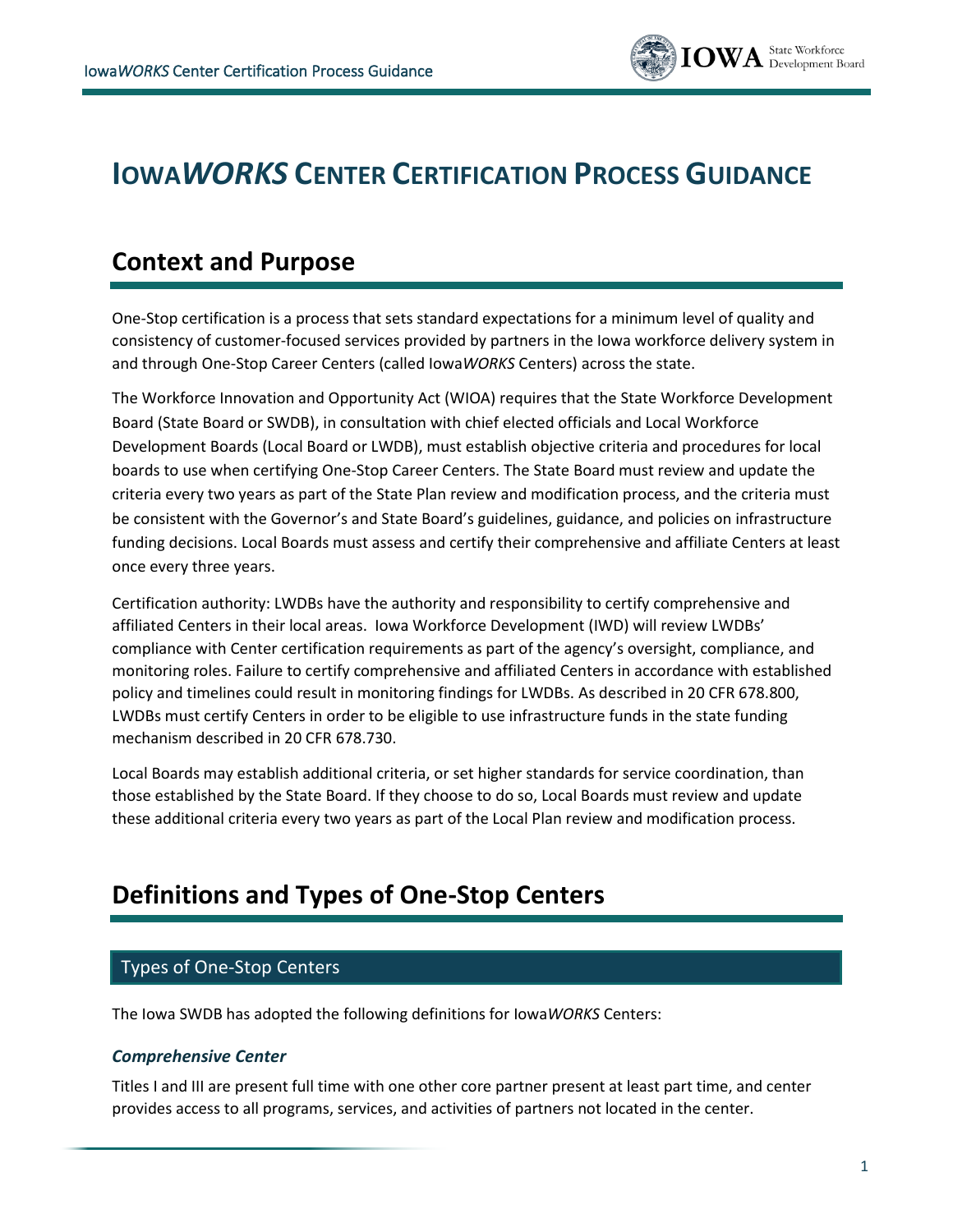

As required by USDOL-[ETA's Training and Employment Guidance Letter \(TEGL\) No. 16](https://wdr.doleta.gov/directives/corr_doc.cfm?DOCN=8772)-16, "One-Stop Operations Guidance for the American Job Center Network," a local area must have at least one physical comprehensive One-Stop center.

#### *Affiliated Center*

Two or more core partners are present with at least one of the core partners present on a full-time basis.

#### *Satellite Center*

Any location where one core or required partner is present on a permanent basis. Title I and Title III are not eligible to have stand-alone offices or be satellite centers.

Certification is required for comprehensive and affiliate centers. It is not required for satellite centers.

## **Certification Criteria**

One-Stop certification standards set expectations for a minimum level of quality and consistency across three primary areas: physical and programmatic accessibility, effectiveness, and continuous improvement. Iowa's certification standards in these three areas were developed by the WIOA Titles I-IV Core Partners, in consultation with local partner representatives who participated in the development process, from January-October 2021. The standards were presented to the SWDB at the November 2021 meeting of the Board and were voted on and approved by the Board at its January 2022 meeting.

In the first half of 2022, WIOA Core Partners, with local partner representatives, collaborated to develop this certification process guidance, as well as related tools and training, to support official launch of the certification process for Iowa*WORKS* Centers on October 1, 2022.

#### Physical and Programmatic Accessibility

The Physical and Programmatic Accessibility standards align with the One-Stop certification requirements described a[t 20 CFR 678.800](https://www.ecfr.gov/current/title-20/chapter-V/part-678/subpart-F/section-678.800) (as well as [34 CFR 361.800](https://www.ecfr.gov/current/title-34/subtitle-B/chapter-III/part-361/subpart-F/section-361.800) and [34 CFR 463.800\)](https://www.ecfr.gov/current/title-34/subtitle-B/chapter-IV/part-463/subpart-J/section-463.800) and in USDOL-[ETA's Training and Employment Guidance Letter \(TEGL\) No. 16](https://wdr.doleta.gov/directives/corr_doc.cfm?DOCN=8772)-16, "One-Stop Operations Guidance for the American Job Center Network." Per these requirements, certification standards related to physical and programmatic accessibility must include evaluations of how well the center ensures equal opportunity for individuals with disabilities to participate in or benefit from center services. Evaluations must include criteria evaluating how well the centers and delivery systems take actions to comply with the disability-related regulations implementin[g WIOA sec. 188,](https://www.dol.gov/agencies/oasam/centers-offices/civil-rights-center/statutes/section-188-workforce-innovation-opportunity-act) set forth at 29 [CFR part 38,](https://www.ecfr.gov/current/title-29/subtitle-A/part-38) including:

- $\blacksquare$  Providing reasonable accommodations for individuals with disabilities;
- Making reasonable modifications to polices, practices, and procedures where necessary to avoid discrimination against persons with disabilities;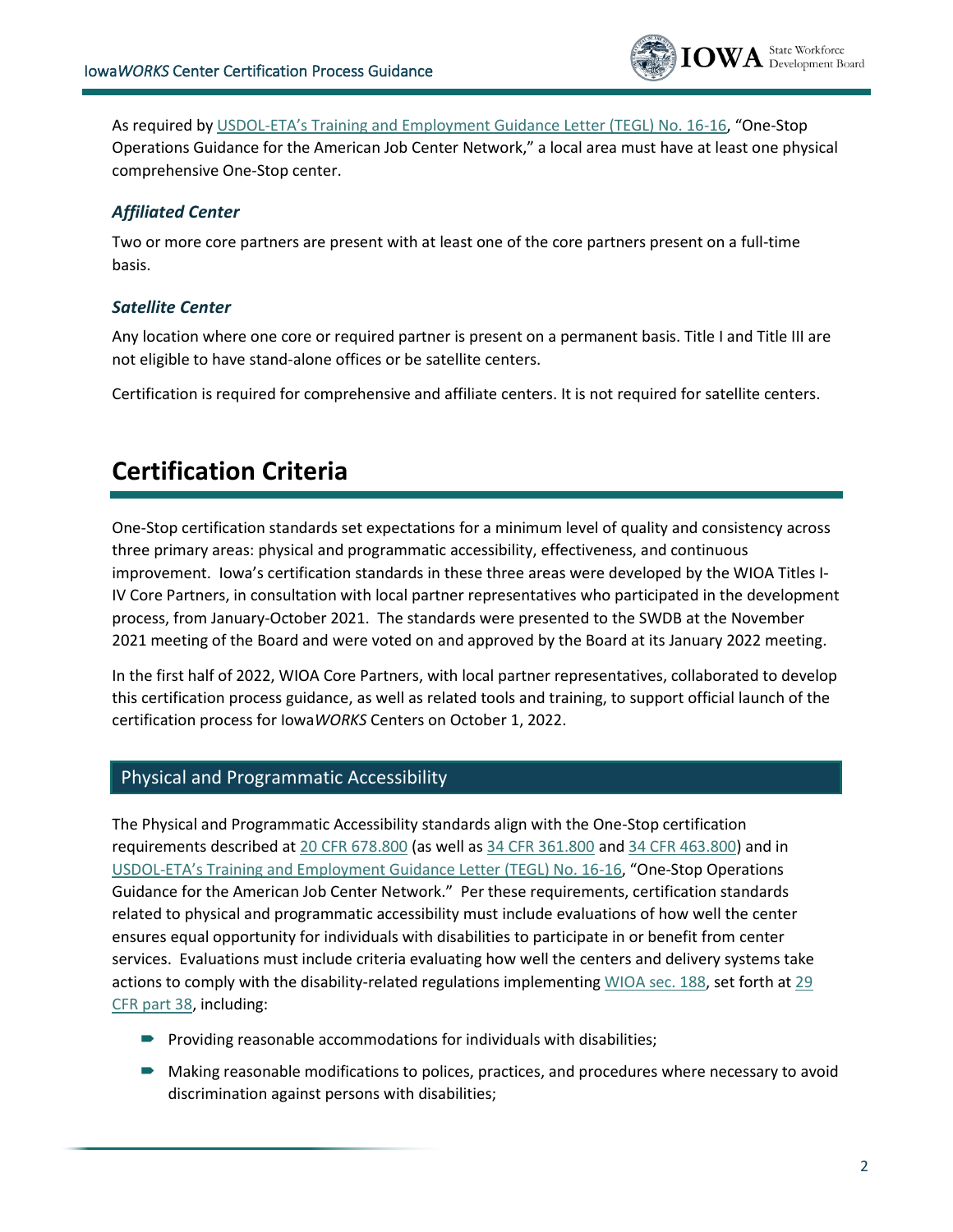

- Administering programs in the most integrated setting appropriate;
- $\blacksquare$  Communicating with persons with disabilities as effectively as with others;
- **Providing appropriate auxiliary aids and services, including assistive technology devices and** services, where necessary to afford individuals with disabilities an equal opportunity to participate in, and enjoy the benefits of, the program or activity; and
- $\blacktriangleright$  Providing for the physical accessibility of the center to individuals with disabilities.

The Physical and Programmatic Accessibility certification standards also address center program, service, and resource accessibility for individuals whose first language is not English and individuals with lower literacy levels.

#### Effectiveness

The Effectiveness standards align with the One-Stop certification requirements described at [20 CFR](https://www.ecfr.gov/current/title-20/chapter-V/part-678/subpart-F/section-678.800)  [678.800](https://www.ecfr.gov/current/title-20/chapter-V/part-678/subpart-F/section-678.800) (as well as [34 CFR 361.800](https://www.ecfr.gov/current/title-34/subtitle-B/chapter-III/part-361/subpart-F/section-361.800) and [34 CFR 463.800\)](https://www.ecfr.gov/current/title-34/subtitle-B/chapter-IV/part-463/subpart-J/section-463.800) and in USDOL-[ETA's Training and Employment](https://wdr.doleta.gov/directives/corr_doc.cfm?DOCN=8772)  [Guidance Letter \(TEGL\) No. 16-16](https://wdr.doleta.gov/directives/corr_doc.cfm?DOCN=8772), "One-Stop Operations Guidance for the American Job Center Network." Per these requirements, certification standards related to effectiveness must include evaluations of how well the center:

- **Integrates available services for participants and businesses.**
- Meets the workforce development needs of participants and the employment needs of local employers.
- Operates in a cost-efficient manner.
- Coordinates services among the One-Stop partner programs.
- **Provides access to partner program services to the maximum extent practicable; and**
- Takes feedback from One-Stop customers into account in evaluation of the elements above.

#### Continuous Improvement

The Continuous Improvement standards align with the One-Stop certification requirements described at [20 CFR 678.800](https://www.ecfr.gov/current/title-20/chapter-V/part-678/subpart-F/section-678.800) (as well as [34 CFR 361.800](https://www.ecfr.gov/current/title-34/subtitle-B/chapter-III/part-361/subpart-F/section-361.800) and [34 CFR 463.800\)](https://www.ecfr.gov/current/title-34/subtitle-B/chapter-IV/part-463/subpart-J/section-463.800) and in USDOL-[ETA's Training and](https://wdr.doleta.gov/directives/corr_doc.cfm?DOCN=8772)  [Employment Guidance Letter \(TEGL\) No. 16-16](https://wdr.doleta.gov/directives/corr_doc.cfm?DOCN=8772), "One-Stop Operations Guidance for the American Job Center Network." Per these requirements, certification standards related to continuous improvement include evaluations of how well the center:

- Supports the achievement of the negotiated local levels of performance for the indicators of performance for the local area;
- Establishes a regular process for identifying and responding to technical assistance needs;
- Establishes a regular system for continuing staff professional development; and
- Has systems in place to capture and respond to specific customer feedback.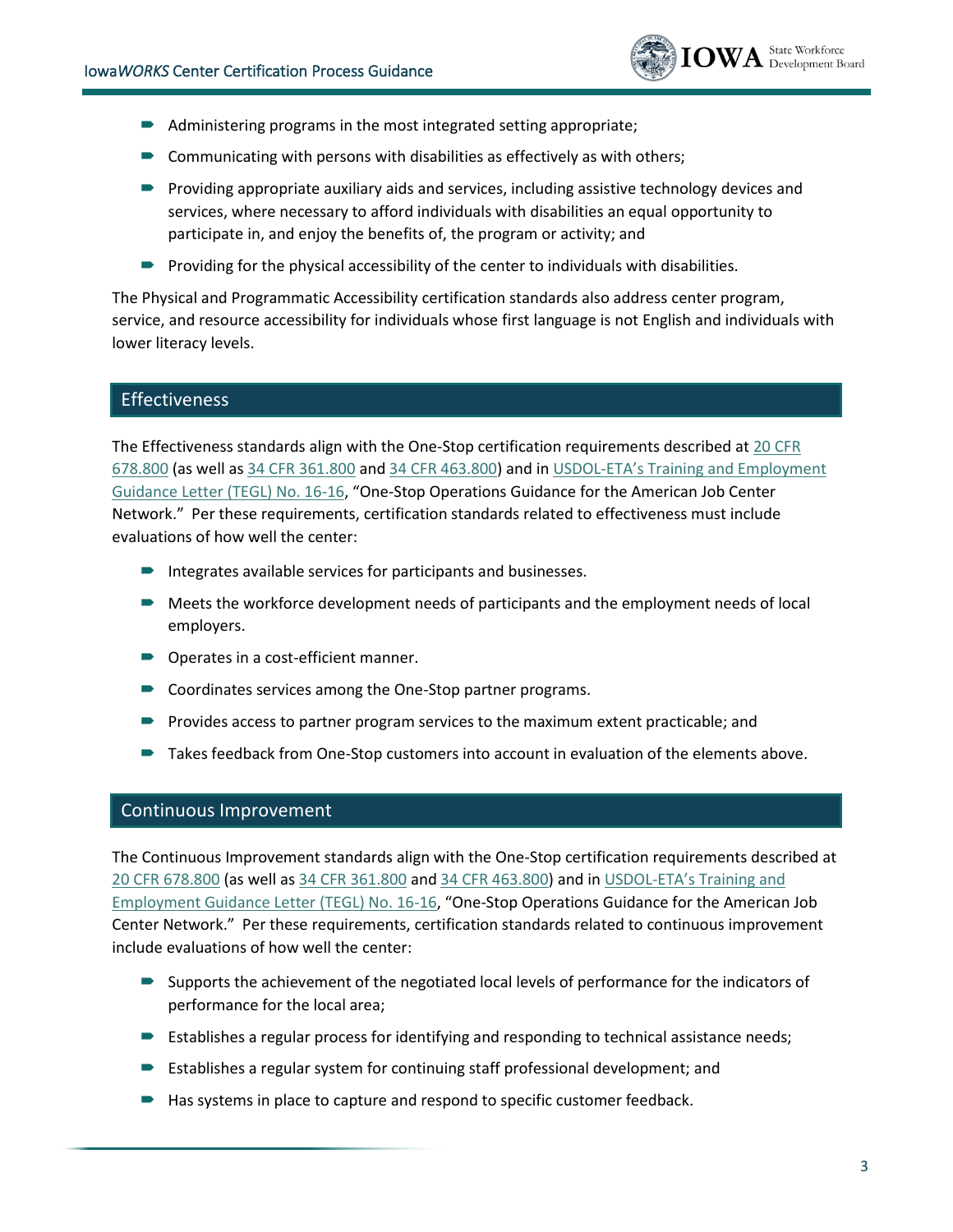

Continuous improvement, in the context of the public workforce system, is the ongoing assessment and improvement of services and processes to achieve maximum benefit and value for the customer. To continually improve the system, decision makers must have data that provides insight into center performance relative to local area-wide performance targets; staff support, technical assistance, and training needs; and customer experience of the service process and results. One-stop certification standards require not just that this data is collected and analyzed, but also that it is actively and ongoingly used to improve and enhance decisions and investments, system coordination, processes and operations, and service delivery.

## **Types of Certification**

Three types of certification may be awarded from the One-Stop Center certification review team:

- **Full Certification**
- **Provisional Certification**
- Not Certified / Decertified

### **Self-Assessment Process and Center Evaluation Teams**

#### *Self-Assessment Process*

The self-assessment process offers local areas the opportunity to identify potential needs for technical assistance and areas for improvement prior to the center certification evaluation. All comprehensive and affiliate centers are required to complete a self-assessment as part of the center certification process. Local areas are encouraged to complete the self-assessment process at least six months prior to the center evaluation. Local board staff are encouraged to participate as members of the selfassessment team.

All five local core partner programs (Titles I-IV partners, including both Iowa Vocational Rehabilitation Services [IVRS] and Iowa Department for the Blind [IDB] partners for Title IV) must be represented as members of either the self-assessment team or the center evaluation team.

#### *Certification Evaluation Team*

The local board is responsible for forming the certification evaluation team. Teams must include an odd number of members. The certification evaluation team must include a minimum of three members including at least one business member from the board. A representative from each of the core partner programs (Title I, Title II, Title III, Title IV - IVRS, and Title IV - IDB) must participate as either a member of the self-assessment team or of the certification evaluation team. Local areas may add additional members to the evaluation team, such as additional Board members, One-Stop required/Memorandum of Understanding (MOU) partners, or customers. Evaluation teams must not include co-located partner staff in the center being reviewed or any local area board staff members.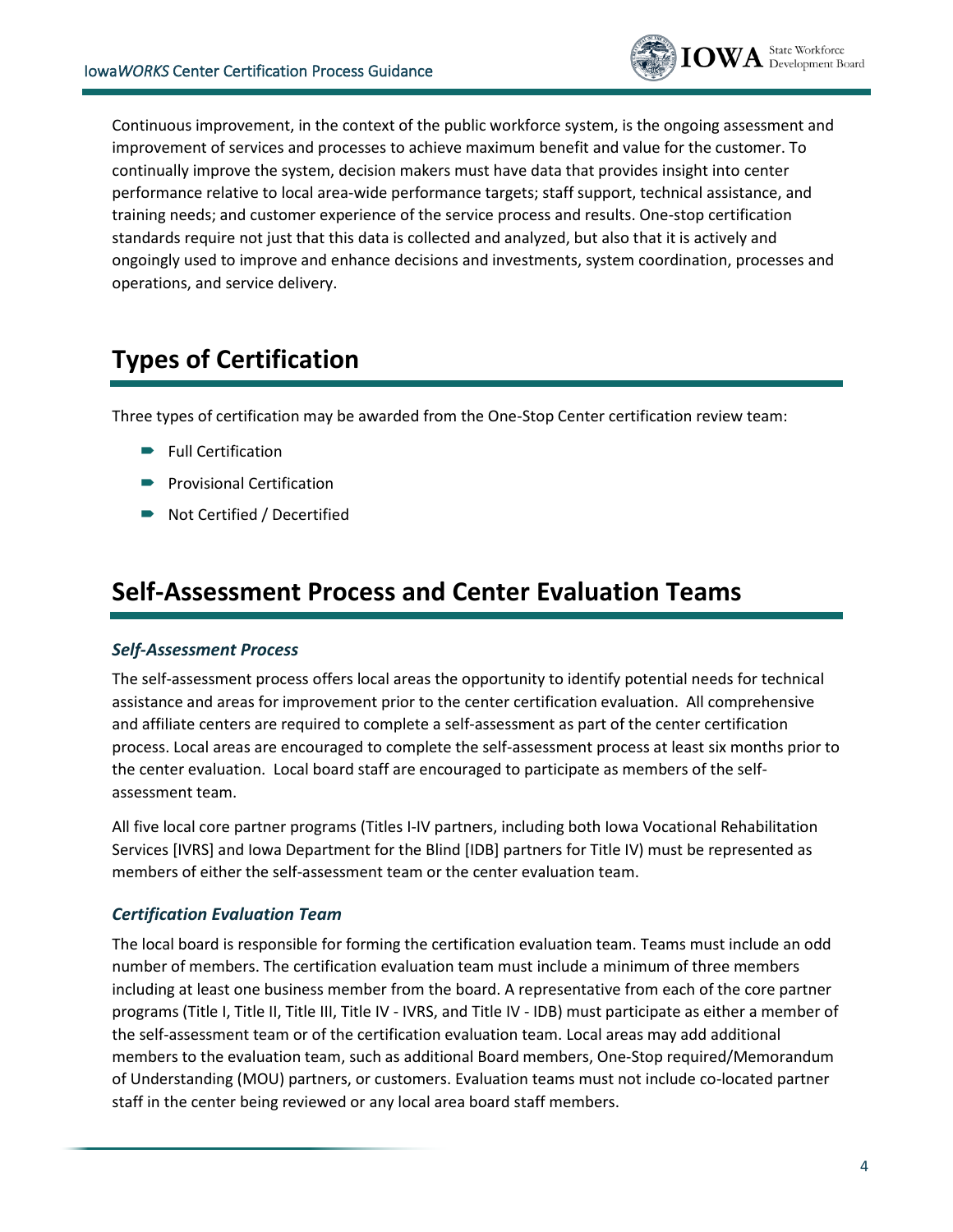

Core partner program representatives who are not evaluation team members should be available to consult with the team related to areas of the center review requiring their subject matter expertise. The local board is responsible for voting to approve the certification results.

## **Certification Procedures**

#### *Certification Frequency*

- **Full certification: Three years**
- **Provisional certification: Not to exceed one year**

LWDBs must ensure that centers that are new or have re-located complete the center certification process, including evaluation and submission of documents to IWD, within 90 days of opening to the public for services.

#### *Evaluation Timeline and Process Notes*

Deadlines for the first round of certification: The initial period for centers to become certified is October 1, 2022-September 30, 2023.

#### *Scoring Approach*

Each of the three certification categories has a set of required (yes/no) standards. Each evaluation team member will individually determine if a standard has been met. The final determination for each category will be based on the number of standards successfully achieved. The evaluation team must reach a consensus on the category decision for determination of certification status. For example, if two evaluation team members determine that a center has achieved full certification in a particular category and the third team member assesses the center as provisional in that category, the three members will need to discuss their determinations and come to a final, consensus decision certification status for the category.

#### **Physical and Programmatic Accessibility**

- Comprehensive Centers (9 standards total)
	- Full certification successful achievement of 8 or more standards
	- Provisional certification successful achievement of 5-7 standards
	- Not certified 4 or fewer standards successfully achieved
- Affiliate Centers (9 standards total)
	- Full certification successful achievement of 8 or more standards
	- Provisional certification successful achievement of 5-7 standards
	- Not certified 4 or fewer standards successfully achieved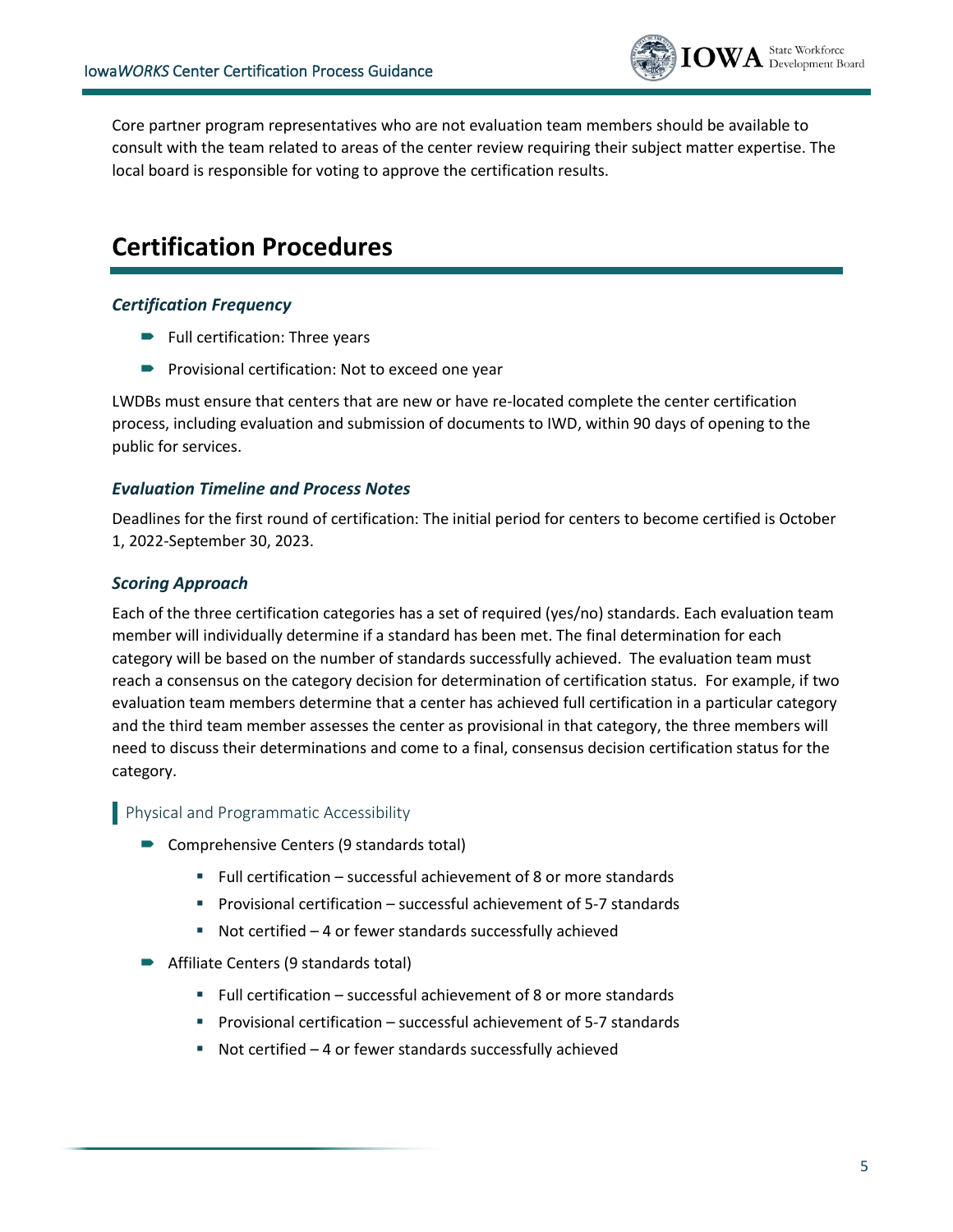

#### Effectiveness

- Comprehensive Centers (14 standards total)
	- Full certification successful achievement of 12 or more standards
	- Provisional certification successful achievement of 9-11 standards
	- Not certified 8 or fewer standards successfully achieved
- Affiliate Centers (13 standards total)
	- Full certification successful achievement of 11 or more standards
	- Provisional certification successful achievement of 8-10 standards
	- Not certified 7 or fewer standards successfully achieved

#### Continuous Improvement

- Comprehensive Centers (9 standards total)
	- $\blacksquare$  Full certification successful achievement of 8 or more standards
	- Provisional certification successful achievement of 5-7 standards
	- Not certified 4 or fewer standards successfully achieved
- **Affiliate Centers (9 standards total)** 
	- Full certification successful achievement of 8 or more standards
	- Provisional certification successful achievement of 5-7 standards
	- Not certified 4 or fewer standards successfully achieved

#### *Certification Determination*

**Full Certification**: Full certification requirements have been met for each of the three categories as determined by the evaluation team.

**Provisional Certification**: A combination of full, provisional, and/or not certified requirements have been met across the three categories as determined by the evaluation team.

**Not Certified:** Evaluation of each of the three categories results in a not certified outcome as determined by the evaluation team.

The certification team will provide a final recommendation with comments related to best practices and areas of concern. If the recommendation is provisional certification or not certified, the team must clearly describe the specific issues identified for corrective action. The certification team's documentation must include evaluation forms completed by each team member. Certification decisions are expected to be unanimous, reached by discussion and consensus among evaluation team members.

A center that has received a provisional certification must be re-evaluated within six months of the initial review. At the six-month review, a decision can be made to remain provisionally certified for no more than an additional six months or to fully certify or de-certify the center. The local area is encouraged to re-evaluate a provisionally certified center as soon as the issues identified by the review team have been resolved.